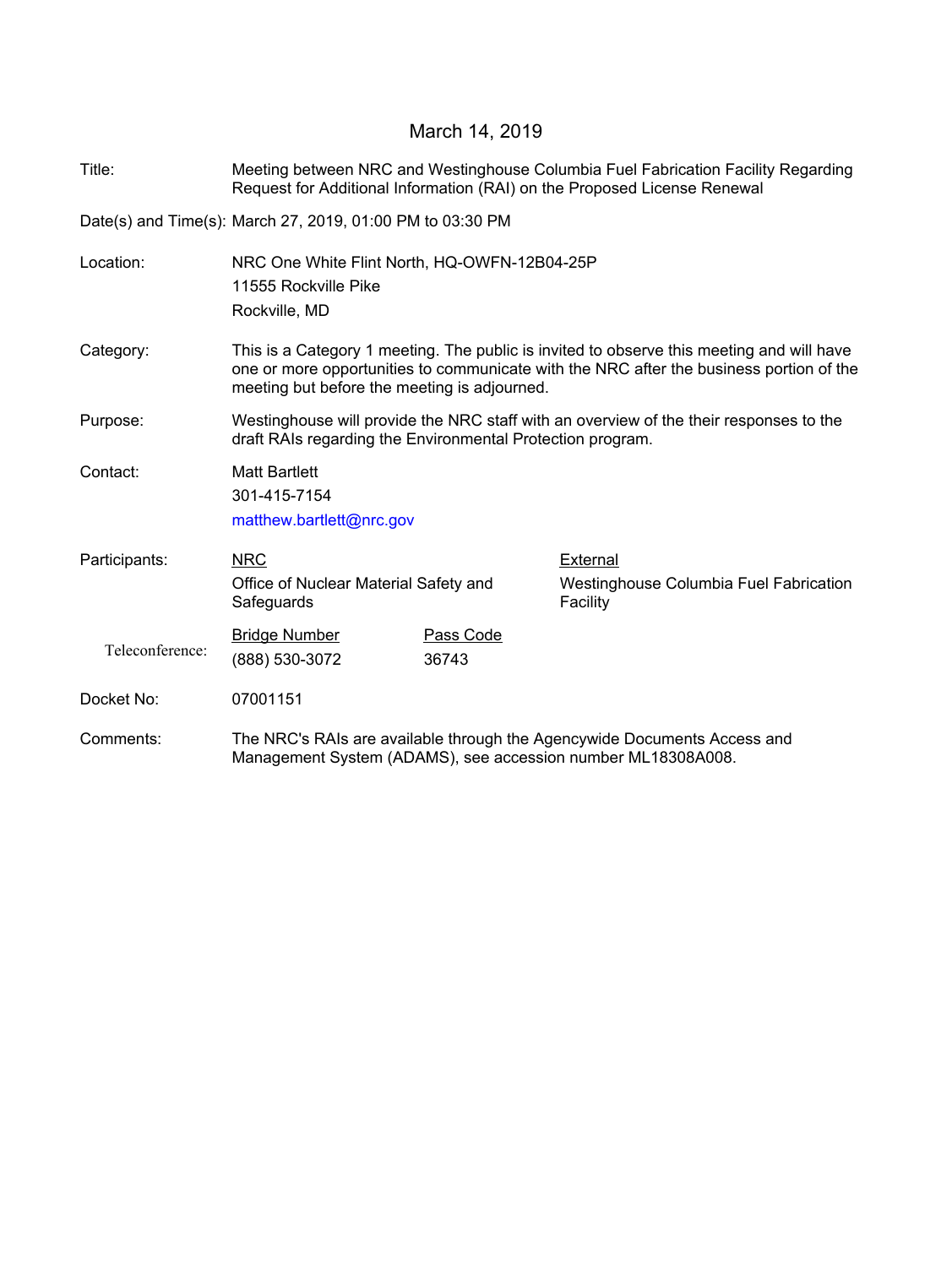## PUBLIC MEETING AGENDA

## Meeting between NRC and Westinghouse Columbia Fuel Fabrication Facility Regarding Request for Additional Information (RAI) on the Proposed License Renewal

March 27, 2019, 01:00 PM to 03:30 PM

NRC One White Flint North, HQ-OWFN-12B04-25P 11555 Rockville Pike Rockville, MD

| Time<br>$1:00-1:15$ pm | <b>Topic</b><br>Introduction and opening remarks      | <b>Speaker</b><br>NRC |
|------------------------|-------------------------------------------------------|-----------------------|
| $1:15-3:00$ pm         | Westinghouse pressentation on the draft RAI responses | Westinghouse          |
| $3:00-3:30$ pm         | Discuss draft RAI responses                           | Westinghouse and NRC  |
| Designated Points      | Public comments to the NRC staff                      | Public and NRC        |